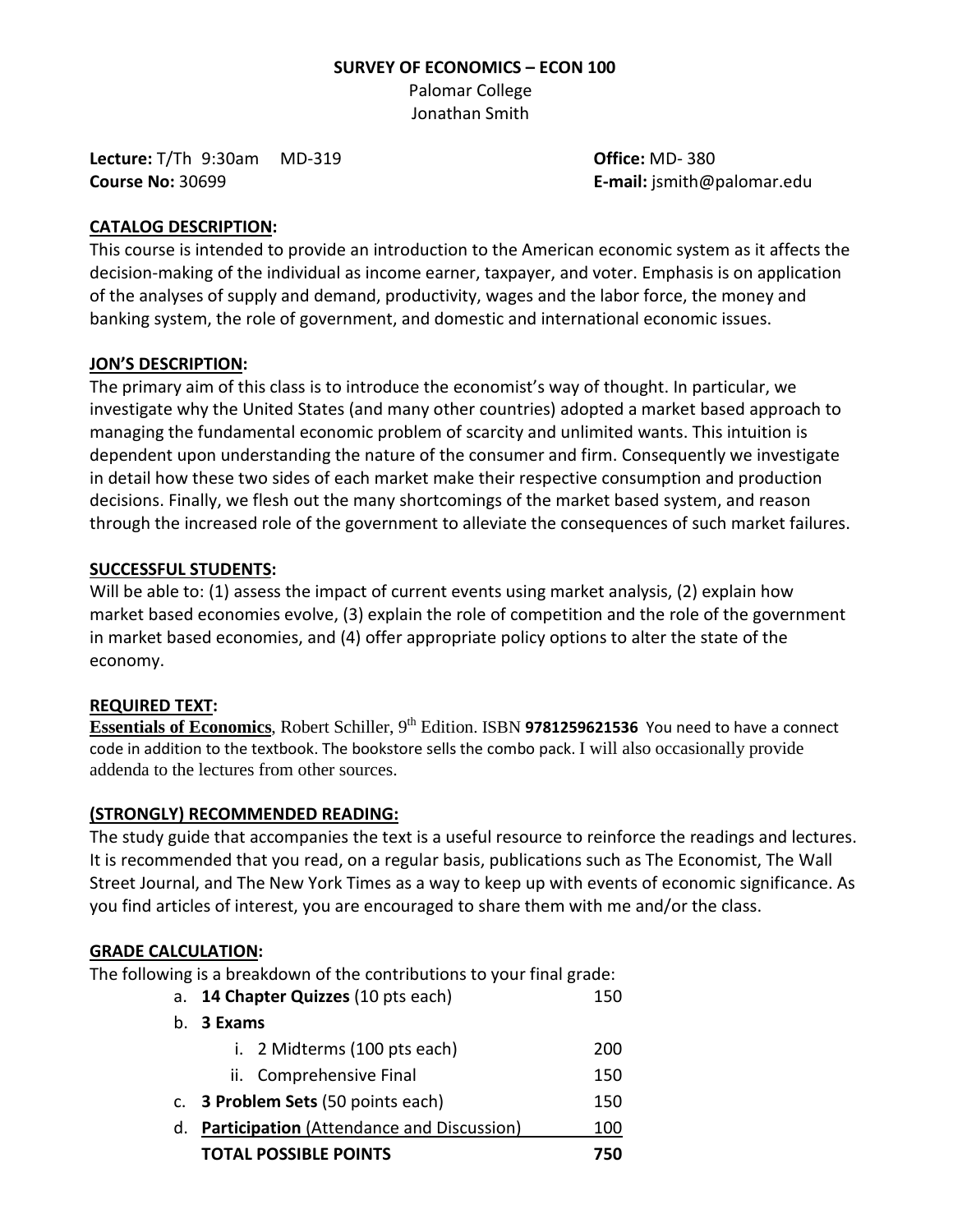# **Grade Distribution:**

I will allocate grades according to the following table. Depending on the final scores, I may curve the grade distribution in your favor. Periodically, there will be opportunities for extra credit assignments.

| If you earn at least this many points: | Then your minimum grade will be: |
|----------------------------------------|----------------------------------|
| 675                                    | A                                |
| 600                                    | в                                |
| 525                                    |                                  |
| 450                                    | D                                |
| 0                                      | F                                |

# **Quizzes**:

Quizzes are online at the McGraw Hill Connect website for this class. Quizzes typically contain 20 true/false, multiple choice, and/or fill in the blank questions. **You are allowed one attempt to complete the quiz,** but you will have the entire period of time that the quiz is available to work on your answers. That is, you can submit your quiz once. After that, the score is recorded. But you can save your answers as many times as you like. You can use your notes, textbook, and a calculator. **Note: I will drop your worst quiz score and give you double credit for your best one. Therefore if the deadline for a quiz has passed you will not be allowed to retake it.**

#### **Exams:**

There will be two midterm exams and one final exam. The exams will consist of multiple choice and short answer questions. Each exam will be comprehensive, but with an emphasis on the material covered since the previous exam. **If you must miss an exam, you must contact me ahead of time to schedule a make-up.** Please know that this make-up exam will be substantially more difficult than the in-class version. You are allowed to make-up one midterm. There are no make-ups for the final exam.

# **Problem Sets:**

There are three problem sets. There are two components to a problem set. First you will complete a handwritten section from the questions at the end of the chapters that you turn in the class before the exam. Second there is an online problem solving portion which must be submitted on the connect website. Each problem set is worth **50 points equally divided between the handwritten and online components (25 points each)**.

Points for the handwritten section will ONLY be awarded if all the problems have been attempted AND all work is shown. You will not receive many points if you submit an incomplete problem set, i.e. where only some of the problems have been attempted and/or all of your work is not shown. Note that the handwritten problem set grade does not depend on whether you get the answers correct, but rather on whether you have made a good faith effort to complete the assignment. While correct answers are important, the goal of these homework assignments is to give you practice at solving the types of problems that you will see on quizzes and exams.

**NOTE: I will not accept any late papers for any reason.** This is all the more reason to finish your work ahead of time. If your computer breaks, the dog eats your laptop, there is a power outage, or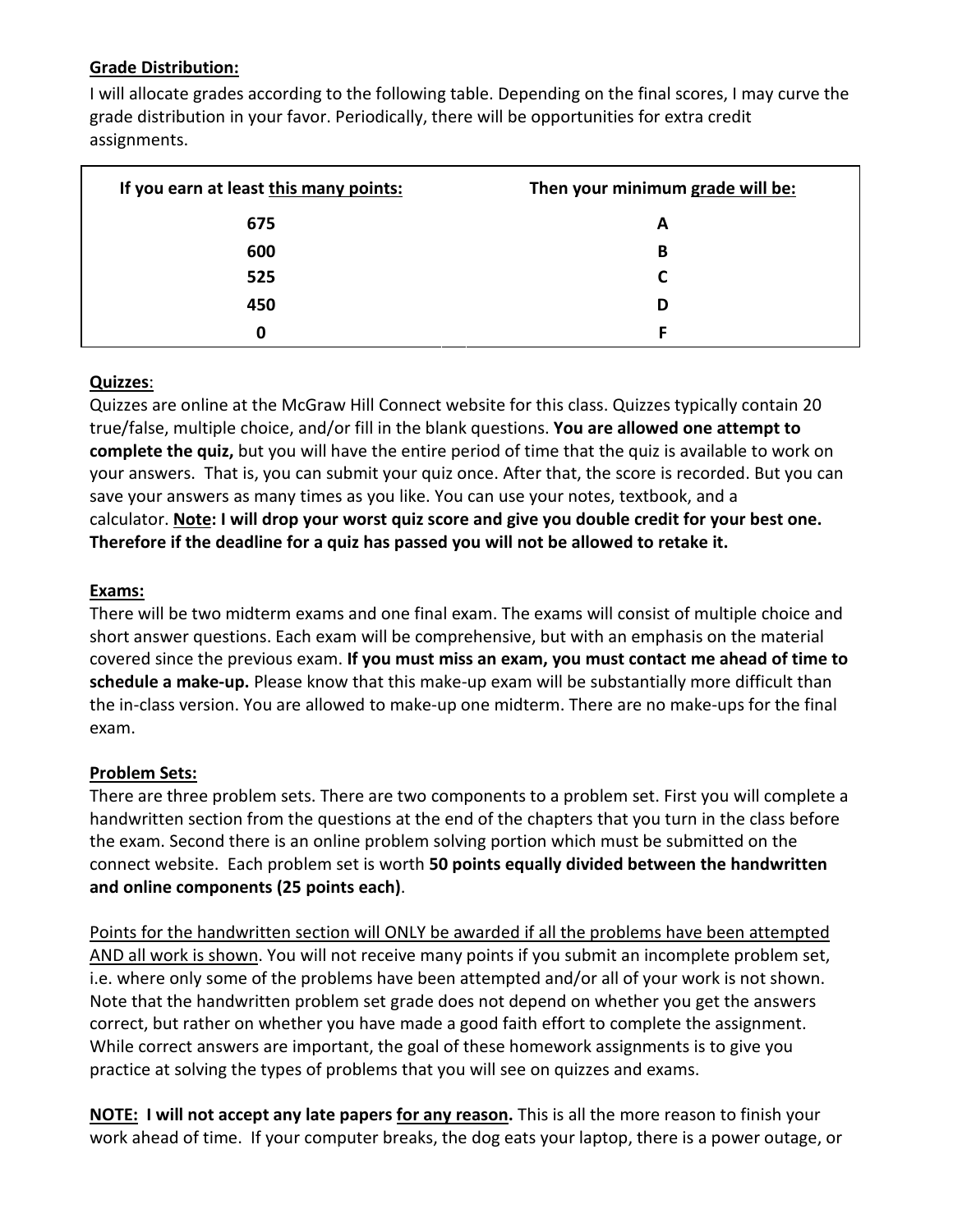whatever, I will be sympathetic, but still will not accept late papers. Thus, it is smart if you do the assignment early so that you can get it to me. **The due dates are on the course schedule below.**

#### **Participation:**

# **I will drop any student who fails to attend two out of the first three classes.**

Attendance is a minimal requirement to receive full credit for class participation. In addition, students are expected to participate actively in the learning process. Quality participation in class may be achieved by asking intelligent questions, and by offering well-reasoned input. However, do not let the prior statement discourage you from participating. It is okay to be wrong; in fact, we often learn more from our wrong answers than from our right ones. Questions are only stupid when the person asking has no serious interest in learning the answer. **I will deduct points increasingly for each absence after your third, regardless of excuse. Please arrive on time, do not leave early, if you must arrive late or leave early, PLEASE be as unobtrusive as possible.**

# **Contacting me via e-mail (**jsmith@palomar.edu**) :**

Be aware that I receive A LOT of junk email with subject lines such as "Can you help me", "I'm confused" and "Is this right?". I delete those emails automatically without looking at them. Thus, when you send me an email, please write in the subject line: "**ECON100: Your Full Name**". Thanks!

# **I check my email Monday-Friday, please allow AT LEAST forty-eight business hours to respond. I do not check email on the weekend.**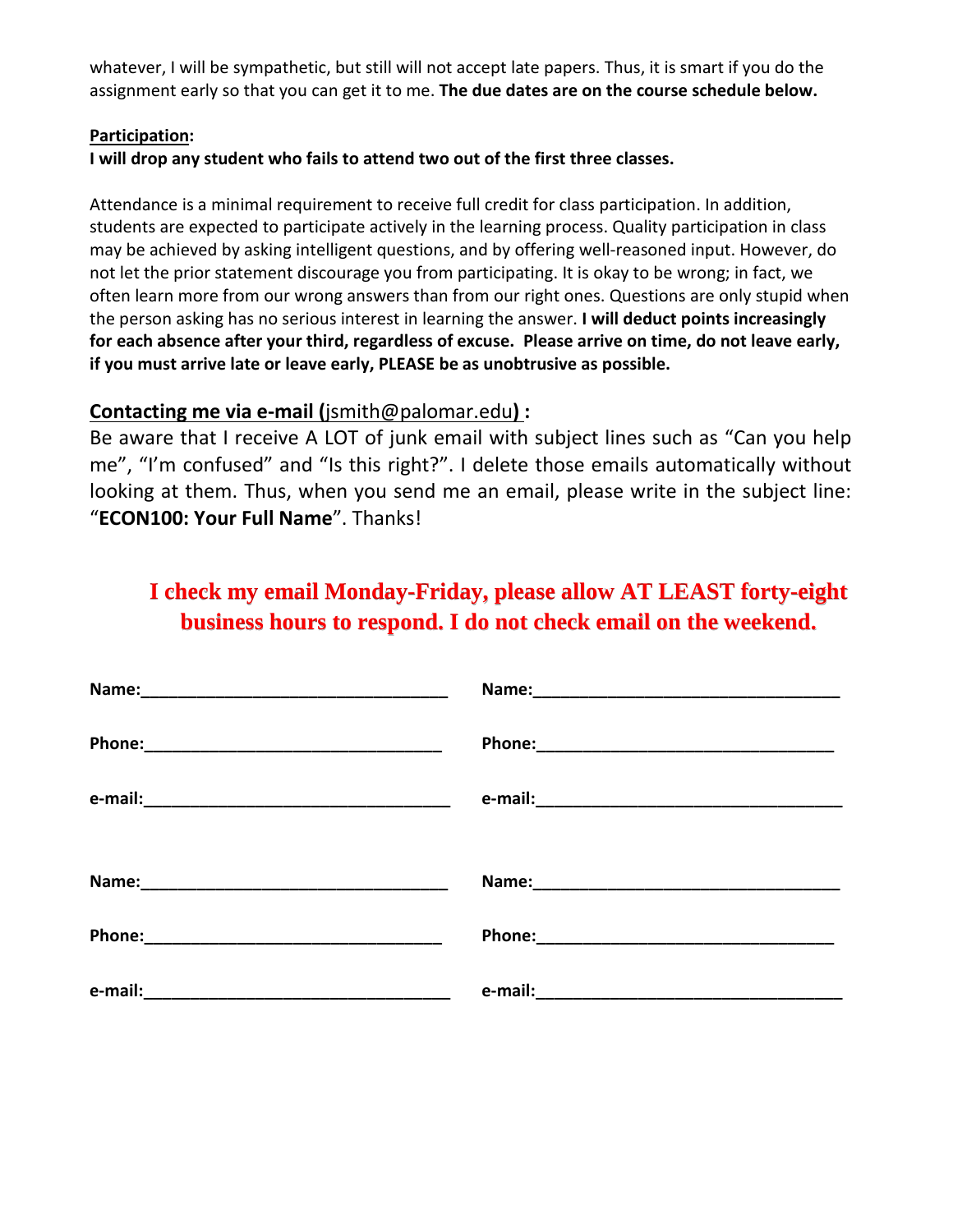**Course Outline: (Note that these dates are not set in stone, but it is highly advisable that you read the chapters to be covered before the class that they are covered.)**

| <b>Date</b>      | <b>Chapters</b>     | <b>Topics</b>                                                |
|------------------|---------------------|--------------------------------------------------------------|
| Jan 19           | 1                   | <b>Challenge of Economics</b>                                |
| <b>Jan 21</b>    | 2                   | <b>US Economy</b>                                            |
| <b>Jan 26</b>    | 3                   | Demand and Supply                                            |
| <b>Jan 28</b>    | 3                   | Demand and Supply                                            |
| Feb <sub>2</sub> | 3                   | Demand and Supply                                            |
| Feb 4            | 4                   | <b>Consumer Demand</b>                                       |
| Feb 9            | $\overline{4}$      | <b>Consumer Demand</b>                                       |
| Feb 11           | No Class            |                                                              |
| Feb 16           | 5                   | <b>Production Costs and Supply</b>                           |
| Feb 18           | 5                   | <b>Production Costs and Supply</b>                           |
| Feb 23           | 5                   | Supply Written Portion of PS#1 Due in Class                  |
| Feb 25           | <b>EXAM1</b>        | Online Portion of Problem Set #1 and Quizzes due by 11:59pm  |
| Mar 1            | 6                   | <b>Perfect Competition</b>                                   |
| Mar <sub>3</sub> | 6                   | <b>Perfect Competition</b>                                   |
| Mar 8            | 7                   | Monopoly                                                     |
| <b>Mar 10</b>    | 7                   | Monopoly                                                     |
| <b>Mar 15</b>    | 8                   | Labor Market                                                 |
| Mar 17           | 8                   | Labor Market                                                 |
| Mar 22           | <b>Spring Break</b> |                                                              |
| Mar 24           | <b>Spring Break</b> |                                                              |
| Mar 29           | 9                   | Government Intervention Written Portion of PS#2 Due in Class |
| Mar 31           | 9                   | Government Intervention                                      |
| April 5          | <b>EXAM2</b>        | Online Portion of Problem Set #1 and Quizzes due by 11:59pm  |
| April 7          | 10                  | The Business Cycle                                           |
| April 12         | 10                  | The Business Cycle                                           |
| April 14         |                     | No Class - Political Economy Days                            |
| April 19         | 10                  | The Business Cycle                                           |
| April 21         | 11                  | Aggregate Demand and Aggregate Supply                        |
| April 26         | 11                  | Aggregate Demand and Aggregate Supply                        |
| April 28         | 12                  | <b>Fiscal Policy</b>                                         |
| May 3            | 12                  | <b>Fiscal Policy</b>                                         |
| May 5            | 13                  | Money and Banks                                              |
| May 10           | 13                  | Money and Banks                                              |
| <b>May 12</b>    | 14                  | Monetary Policy Written Portion of PS#3 Due in Class         |
| May 17           | <b>EXAM3</b>        | 8am in our regular room                                      |